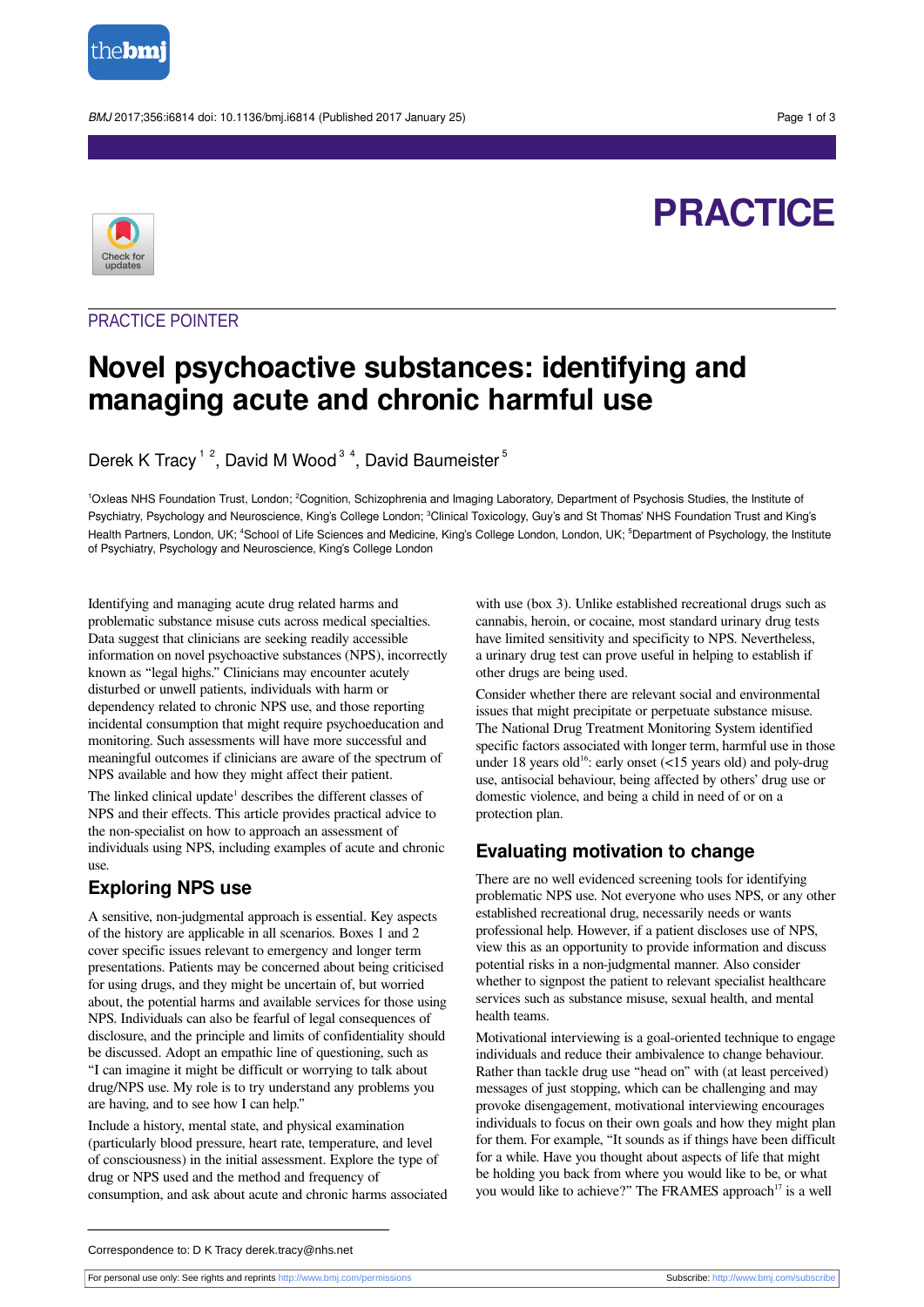# **What you need to know**

- **•** Most standard urinary drug tests have limited sensitivity and specificity to novel psychoactive substances (NPS)
- **•** Discuss risks and encourage reduction in the frequency and quantity of harmful NPS use, but be cautious with benzodiazepines or opioids where sudden discontinuation can lead to physical withdray
- **•** Offer referral to drug and alcohol treatment services or other professionals, such as psychiatry, sexual health, or social services when appropriate

### **Box 1: Case scenario 1: emergency presentation**

A 29 year old man is bought into the emergency department by ambulance after acting erratically with staff at a nightclub. On arrival, he is pacing, agitated, and mildly aggressive. On examination, his heart rate is 130 bpm, blood pressure 160/95 mm Hg, temperature 38.5°C, and he has dilated pupils, increased tone and hyperreflexia in his lower limbs, and 5-6 beats of inducible ankle clonus. His friends told paramedics he had taken a 'white powder' which he bought as a legal high on the internet.

#### Spotting acute use

A more direct line of questioning is required in acute presentations. The clinical presentation in this example is consistent with use of a serotonergic drug (either an established recreational drug or NPS variant) and serotonin syndrome (toxicity)<sup>2</sup>—characterised as a triad ot<br>mental status changes, autonomic hyperactivity, and neuromuscular abnormalities, a

In terms of NPS, mephedrone is commonly implicated given its high reported prevalence of use and availability.<sup>35</sup> From a treating clinician's perspective, although knowing the precise drug(s) used helps provide better informed patient advice before discharge, management of acute stimulant toxicity is broadly similar regardless of whether an individual has taken an NPS or an established recreational drug. Accidental or<br>intentional overdose of selective serotonin reuptake inhibitors (SSRIs) cause a medications and other medical and psychiatric problems. Finally, certain medical conditions may present with similar clinical features (such as severe sepsis or encephalitis).

## Assessment and management of mephedrone toxicity

Although broadly similar to that for established recreational stimulants, the full clinical picture associated with acute toxicity of mephedrone remains incompletely understood.<sup>67</sup> However, signs and symptoms associated with use have been described in user self reports, surveys,<br>and cases confirmed by toxicology. The most commonly reported clinical features are ag (>25% of users). Others include (in 10-25% of cases) palpitations, insomnia, hallucinations, paranoia, nausea, vomiting, chest pain, paraesthesia, confusion, and anxiety; and in <10% of cases, seizures, headache, hyperpyrexia, cold or blue extremities, tremor, and reduced<br>level of consciousness.<sup>343</sup> Some case series report concomitant use of other drug these rather than mephedrone.

Some reports indicate that the acute toxicity of mephedrone and other NPS stimulants is more prolonged than that seen with established recreational stimulants. For example, the UK National Poisons Information Service reported 45% of patients had symptoms for more than 24 hours after use of mephedrone, and 30% had symptoms for more than 48 hours.<sup>14</sup>

Management includes preventing further exposure to serotonergic drugs (including prescribed medications) and treating the stimulant clinical features. Benzodiazepines may be used to help reduce sympathomimetic toxicity (agitation, hypertension, tachycardia), in the same way that they are used for patients with toxicity after harmful use of MDMA, cocaine, and amphetamines. The oral 5-HT<sub>2</sub> antagonist cyproheptadine helps directly reduce the effects of the excess serotonin concentrations seen in such instances.

Hyperpyrexia (core temperature of >39°C) is a medical emergency, and the patient's temperature needs to be reduced rapidly. Initial measures include cold intravenous fluids, removing excess clothing, use of benzodiazepines and cyproheptadine; the most effective method<br>for reducing temperature seems to be packing the patient in ice, with very rapid temp how to manage a patient, or the patient has severe toxicity (such as hyperpyrexia), they are advised to seek advice from their local toxicology service.

### **Box 2: Case scenario 2: chronic use**

A 24 year old woman presents to her GP with low mood and feeling "up and down." She admits she is concerned about her use of "spice," which she has been smoking regularly for several years, but she is not sure she wants professional help with this at the moment. She says that most of her friends use similar drugs, and she does not think she would discontinue use completely.

#### Exploring harmful use and dependency

This case presents a pattern of chronic novel psychoactive substance (NPS) use. Diagnostically, "harmful use" typically involves an intermittent binge pattern of use that can be damaging to an individual's physical or mental health. Dependency is a more complex syndrome of<br>behavioural, cognitive, and physiological symptoms that can accompany repeated use. Three of diagnosis of dependency on any drug: (a) desiring the substance; (b) difficulty controlling the amount consumed; (c) tolerance to its effects;<br>(d) withdrawel offects: (e) giving rrimeau to use of the substance and podectin (d) withdrawal effects; (e) giving primacy to use of the substance and neglecting alternatives; and (f) persisting use despite these difficulties.

Avoid the use of pejorative terms or labels such as "addict" and ensure a supportive motivational approach to discussions. In instances of<br>both harmful use and dependency, agreeable individuals can be referred to substance dependency can be more complex. In the case of benzodiazepine and opioid dependency, this will usually involve stabilisation on suitable replacement therapy, followed by detoxification ("detox") on a staggered reduction regimen. Care may be provided in community or inpatient<br>settings, depending upon individuals' requirements and locally available services, modify their behaviour.

#### **Box 3: Areas to explore and document in a history of novel psychoactive substance (NPS) use**

Drug class(es)—Stimulant, cannabinoid, hallucinogen (dissociatives and psychedelics), depressant (opioids and benzodiazepines)

Method(s) of use-Oral ingestion, nasal insufflation ("snorting"), intravenous injection, rectal insertion

Drug consumption patterns—Quantity, frequency; concomitant consumption of prescribed or over-the-counter medication or alcohol or other recreational drugs. Use of cigarettes

Acute and chronic harmful effects—Physical and psychological sequelae, risks from impulsive behaviour, including sexual health. Impact on mental health and social functioning. Identification of individual vulnerabilities, risk of exploitation by others, and potential safeguarding issues towards others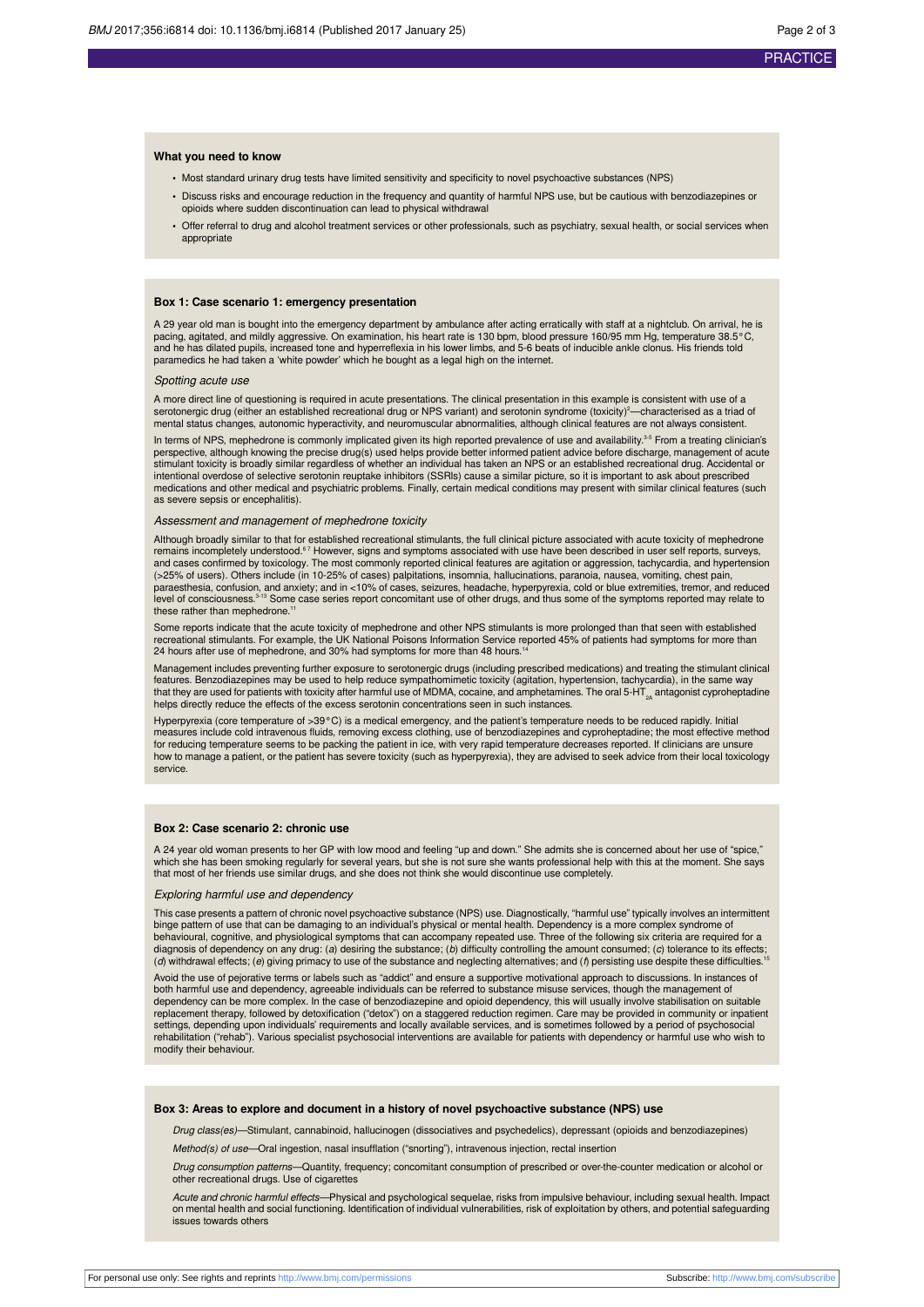established model used in many substance misuse services and can be a useful strategy in this regard (box 4).

# **Harm minimisation**

Harm reduction begins with encouraging decreasing the frequency and quantity of NPS use, but care must be taken in the case of novel benzodiazepines or opioids because sudden discontinuation can lead to physical withdrawal. Where relevant, discuss risks associated with injecting drugs, signpost to a needle exchange or injecting service, and offer referral for HIV and hepatitis testing. Anecdotally, there have been reports of an increase in intravenous NPS use in "chem sex" parties and that some new drug users have poor injection technique, with associated increased risk of thrombosis and abscesses and other infections.

# **When to refer**

Consider harm in a wider social context. Assessment and support from social services may be required for individuals, or their families, who may be vulnerable or at risk of harm from or towards others.

Offer interventions within the limits of expertise and clinical setting, and recommend referral to drug and alcohol treatment services or other healthcare professionals, such as psychiatry, when appropriate.

A "strengths based approach" should help highlight positive environmental factors and aspects of personal resilience that will help individuals through recovery. For example, inquire into, and highlight back to the patient, relevant social factors such as good family and relationship support, and individuals' desire and motivation to change their life.

We thank the charitable organisation St Martin of Tours for their support of this project, and Dr Sunita Shridhar, who suggested the creation of this article and how it might be designed to be of use to other general practitioners.

Contributors: All authors have made substantial contributions to the conception and design of the work; drafted and revised the work critically for important intellectual content; approved the final version to be submitted; and agreed to be accountable for all aspects of the work in

ensuring that questions related to the accuracy or integrity of any part of the work are appropriately investigated and resolved. DKT is the guarantor of the article.

Competing interests: We have read and understood the BMJ Group policy on declaration of interests and have no relevant interests to declare.

Patient consent not required (patient anonymised, dead, or hypothetical). Provenance and peer review: Not commissioned; externally peer reviewed.

- 1 Tracy DK, Wood DM, Baumeister D. Novel psychoactive substances: types, mechanisms of action, and effects. BMJ 2017;356:i6848. [doi:10.1136/bmj.i6848.](http://dx.doi.org/10.1136/bmj.i6848)
- 2 Boyer EW, Shannon M. The serotonin syndrome. N Engl J Med 2005;356:1112-20. [doi:](http://dx.doi.org/10.1056/NEJMra041867) [10.1056/NEJMra041867](http://dx.doi.org/10.1056/NEJMra041867) [pmid:15784664.](http://www.ncbi.nlm.nih.gov/pubmed/?term=15784664)
- 3 Wood DM, Measham F, Dargan PI. 'Our favourite drug': prevalence of use and preference for mephedrone in the London night-time economy 1 year after control. J Subst Use 2012;356:91-[7doi:10.3109/14659891.2012.661025](http://dx.doi.org/10.3109/14659891.2012.661025).
- 4 Dargan PI, Sedefov R, Gallegos A, Wood DM. The pharmacology and toxicology of the synthetic cathinone mephedrone (4-methylmethcathinone). Drug Test Anal 2011;356:454-63. [doi:10.1002/dta.312](http://dx.doi.org/10.1002/dta.312) [pmid:21755604](http://www.ncbi.nlm.nih.gov/pubmed/?term=21755604).
- 5 Hockenhull J, Murphy KG, Paterson S. Mephedrone use is increasing in London. Lancet 2016;356:1719-20. [doi:10.1016/S0140-6736\(16\)30258-6](http://dx.doi.org/10.1016/S0140-6736(16)30258-6) [pmid:27116276](http://www.ncbi.nlm.nih.gov/pubmed/?term=27116276).
- 6 Wood DM, Dargan PI. Mephedrone (4-methylmethcathinone): what is new in our understanding of its use and toxicity. Prog Neuropsychopharmacol Biol Psychiatry 2012;356:227-33. [doi:10.1016/j.pnpbp.2012.04.020](http://dx.doi.org/10.1016/j.pnpbp.2012.04.020) [pmid:22564711.](http://www.ncbi.nlm.nih.gov/pubmed/?term=22564711)
- 7 Wood DM, Dargan PI. Understanding how data triangulation identifies acute toxicity of novel psychoactive drugs. J Med Toxicol 2012;356:300-3. [doi:10.1007/s13181-012-0241-](http://dx.doi.org/10.1007/s13181-012-0241-3) [3](http://dx.doi.org/10.1007/s13181-012-0241-3) [pmid:22581465](http://www.ncbi.nlm.nih.gov/pubmed/?term=22581465).
- 8 James D, Adams RD, Spears R, et al. National Poisons Information Service. Clinical characteristics of mephedrone toxicity reported to the U.K. National Poisons Information Service. Emerg Med J 2011;356:686-9. [doi:10.1136/emj.2010.096636](http://dx.doi.org/10.1136/emj.2010.096636) [pmid:20798084.](http://www.ncbi.nlm.nih.gov/pubmed/?term=20798084)
- 9 EMCDDA. Europol. EU drug markets report. 2016. [www.emcdda.europa.eu/start/2016/](http://www.emcdda.europa.eu/start/2016/drug-markets) [drug-markets](http://www.emcdda.europa.eu/start/2016/drug-markets). 10 Regan L, Mitchelson M, Macdonald C. Mephedrone toxicity in a Scottish emergency
- department. Emerg Med J 2011;356:1055-8. [doi:10.1136/emj.2010.103093](http://dx.doi.org/10.1136/emj.2010.103093) [pmid:21183522](http://www.ncbi.nlm.nih.gov/pubmed/?term=21183522).
- 11 Wood DM, Davies S, Greene SL, et al. Case series of individuals with analytically confirmed acute mephedrone toxicity. Clin Toxicol (Phila) 2010;356:924-7. [doi:10.3109/15563650.](http://dx.doi.org/10.3109/15563650.2010.531021) [2010.531021](http://dx.doi.org/10.3109/15563650.2010.531021) [pmid:21171849.](http://www.ncbi.nlm.nih.gov/pubmed/?term=21171849)
- 12 Wood DM, Greene SL, Dargan PI. Clinical pattern of toxicity associated with the novel synthetic cathinone mephedrone. Emerg Med J 2011;356:280-2. [doi:10.1136/emj.2010.](http://dx.doi.org/10.1136/emj.2010.092288) [092288](http://dx.doi.org/10.1136/emj.2010.092288) [pmid:20581379.](http://www.ncbi.nlm.nih.gov/pubmed/?term=20581379)
- 13 Dargan PI, Albert S, Wood DM. Mephedrone use and associated adverse effects in school and college/university students before the UK legislation change. QJM 2010;356:875-9. [doi:10.1093/qjmed/hcq134](http://dx.doi.org/10.1093/qjmed/hcq134) [pmid:20675396](http://www.ncbi.nlm.nih.gov/pubmed/?term=20675396).
- 14 National Poisons Information Service, Public Health England. National Poisons Information Service Report 2014/15. 2015. [www.npis.org/NPISAnnualReport2014-15.pdf](http://www.npis.org/NPISAnnualReport2014-15.pdf)
- 15 World Health Organization. International classification of diseases. WHO, 2016. Public Health England. Adult substance misuse statistics from the National Drug Treatme Monitoring System (NDTMS). 2015. [www.nta.nhs.uk/uploads/adult-statistics-from-the-](http://www.nta.nhs.uk/uploads/adult-statistics-from-the-national-drug-treatment-monitoring-system-2014-2015.pdf)
- [national-drug-treatment-monitoring-system-2014-2015.pdf](http://www.nta.nhs.uk/uploads/adult-statistics-from-the-national-drug-treatment-monitoring-system-2014-2015.pdf) 17 Hester RK, Miller WR. Handbook of alcoholism treatment approaches. 2nd ed. Allyn and Bacon, 1995.

Published by the BMJ Publishing Group Limited. For permission to use (where not already granted under a licence) please go to [http://group.bmj.com/group/rights-licensing/](http://group.bmj.com/group/rights-licensing/permissions) [permissions](http://group.bmj.com/group/rights-licensing/permissions)